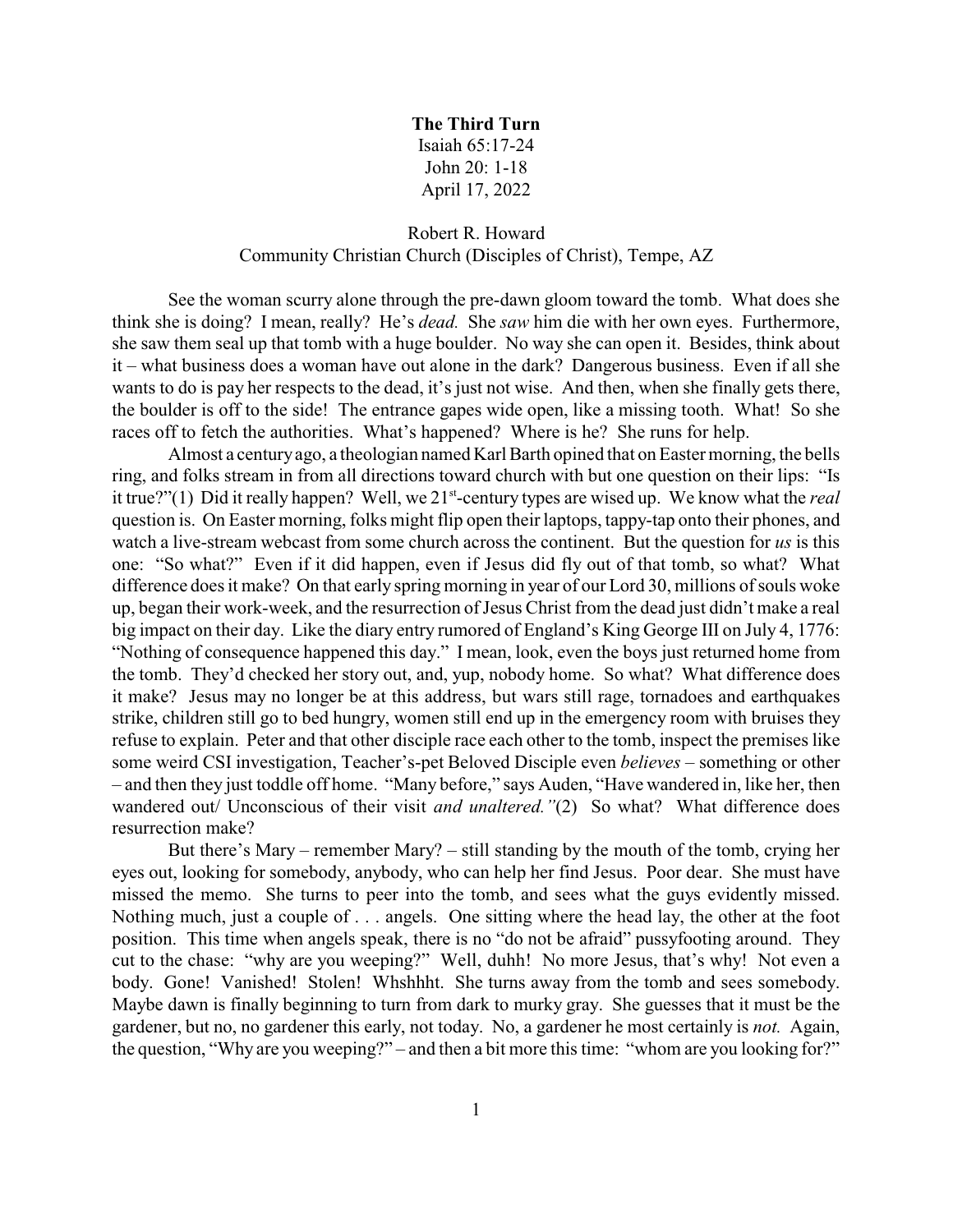Again she pleads, "If you have taken him, tell me, and I'll fetch him." Persistent she is, persistent, the kind of friend you really want, never giving up searching for her Jesus. When, in point of fact, she is looking straight into his eyes. At last, he gives himself away, with but a single word: "Mary" is all he says. And she, too, responds with a single word, but crammed into her little word is an entire world of searing heartache, and an explosion of joy: "Rabbouni!" "My own precious, beloved Teacher!"

But wait — did you notice, did you catch it? Picture the scene, now: after the guys depart the scene, Mary *turns* and looks into the tomb. Then she *turns* and sees but does not see this gardener who is really Jesus. He speaks her name, and she *turns* and cries out to him. Whoa, whoa, wait a minute. Hold on here. Turn *one,* looking into the tomb. Turn *two,* turning away from the tomb and toward Jesus incognito. Turn *three* is toward . . . what? But look, there it is in black and white: "Jesus said to her, 'Mary!' She *turned* and said to him...." *Just what was that third turn?* Here's where things might start to get interesting. I'll tell you what I think. I'm betting that Mary doesn't turn *toward* anything at all. I'm betting that Mary turned *into* something. When she heard the voice of Jesus say her name, I'm betting that just at that precise moment, Mary the power-less woman, helplessly weeping at the mouth of that tomb, looking only for the dead; turned *into* Mary the power-*full* disciple of the *living* Jesus Christ. I'm thinking that this third turn was the whole point of God's resurrection power. Not so much, "woo-hoo, we get to live forever and ever, Amen!" Not so much, "Jesus is alive, he's alive, he is, he really really is, so there!" More like: some day, some time, when we least expect it, the voice of the living Christ might just speak *our* name. Not from the past, but right in front of us. And then we, too, will be changed. Some day, some time, when we least expect it, because, let's face it, let's be totally honest this Easter morning: most of us really *don't* expect anything different tomorrow than we saw yesterday. Truth be told, we're not really expecting to see Jesus, much less to hear him. I mean, look, Marywas looking straight at him, and did *not* recognize him. Maybe we share her myopia. Because, you see, if Jesus has indeed been raised to new life, he could be *anywhere.* Anywhere! But who of us really expects him? Who of us really looks? Who of us really expects that things can change? Really? We are Mary, all of us. We could be staring straight at him, and totally miss him. The authorities let us down, and we overlook the biggest "Where's Waldo" in the universe. Until . . . until he calls us by name. Then we'll see him, all right. Oh, yes. We'll notice that he's been with us all along. We won't be able to *stop* seeing him. We will experience our personal "third turn." Hearing Jesus speak our name will flat turn us around.

And then Jesus will tell us to get busy. "Don't hold onto the way I used to be," he said. "Don't hold me down, I am *on my way.* I've just inaugurated the biggest invasion of love creation has ever seen!" Resurrection power has just kicked in. Heaven has just started invading this earth! And it's never going to stop! God's New Reality is on the move, friends. Christ enlisted Mary – and he is signing *us* up as well. "Go, tell!" he said to her. "Tell what you've seen; tell what you heard." Tell everyone who says, "so what?" Sisters! I know a woman who once stood by a tomb weeping, but then rushed back to the guys to give them the early edition of the biggest news flash of all time. From power-less to power-*full.* Somebody called out her name. "I have seen the Lord! And God's New Reality is on the move!" Brothers! I know some women (men, too) who *every morning*, 9-10, offer sack lunches to unsheltered friends. Every day! Food, clothing, shoes, hygiene supplies, even dog food. Over 5000 lunches last year – and during a pandemic! But, most importantly, they call